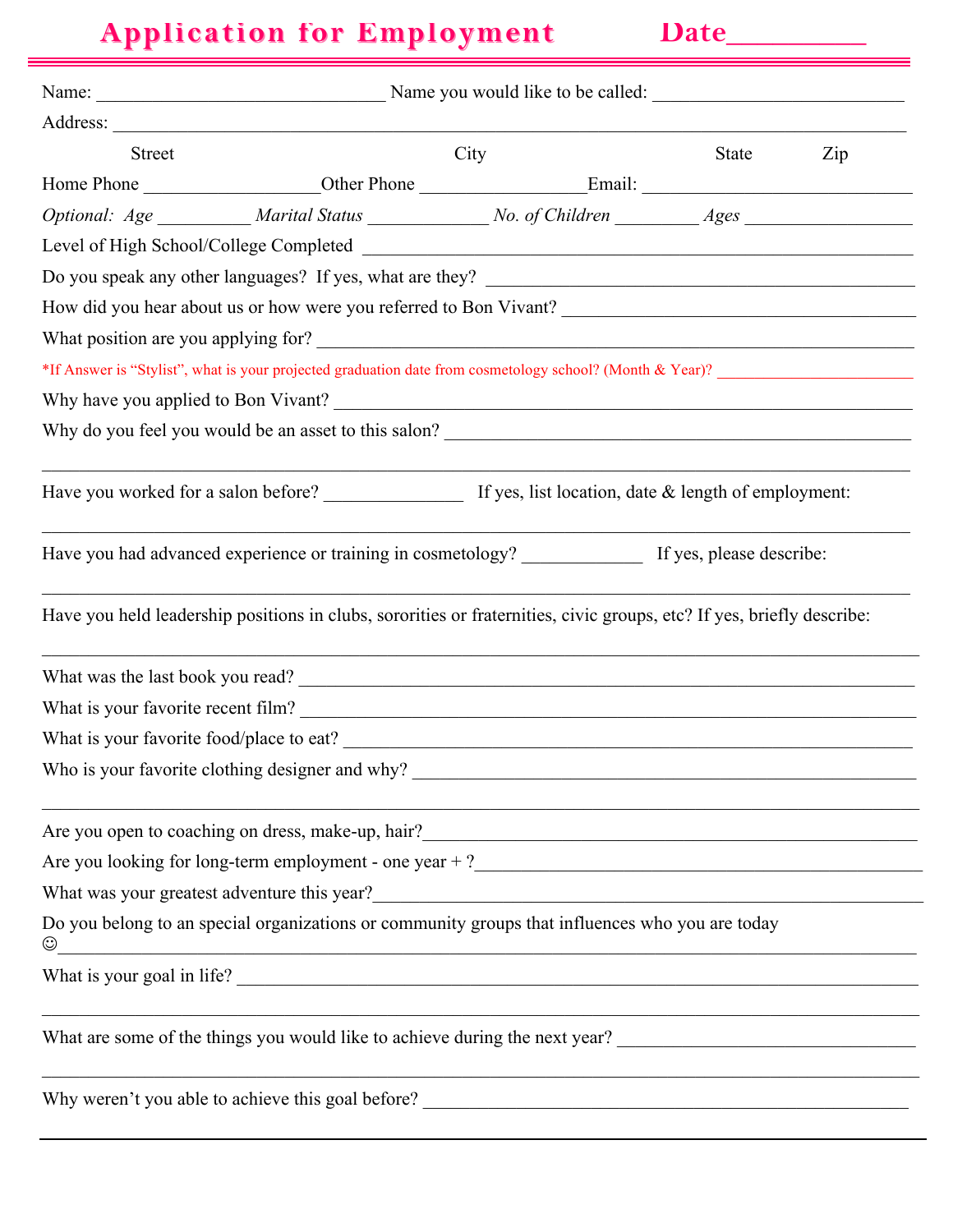# **If you were to qualify for this opportunity, how would you feel about A-F:**

A**. Salon is Open Tues 8am-8p, Wednesday 8A-5P, Thursday 8a-8p, Friday 8a-5p, & Saturday 9a-5p** PROVIDE days and times you are available to work:

School Schedule (if applicable) this semester and NEXT :

B. Working Saturdays \_\_\_\_\_\_\_\_\_\_\_\_\_\_\_\_\_\_\_\_\_\_\_\_\_\_\_\_\_\_\_\_\_\_\_\_\_\_\_\_\_\_\_\_\_\_\_\_\_\_\_\_\_\_\_\_\_\_\_\_\_\_\_\_\_\_\_\_\_\_\_\_

C. Cell Phones on Silent in purse:

F. Training classes other than working hours Training classes of the than working hours

Are you looking for a career or a job? \_\_\_\_\_\_\_\_\_\_\_\_\_\_\_\_\_\_\_\_\_\_\_\_\_\_\_\_\_\_\_\_\_\_\_\_\_\_\_\_\_\_\_\_\_\_\_\_\_\_\_\_\_\_\_\_\_\_\_\_\_\_\_

## **Employment History:**

#### **(Please list employment history starting with the most recent. Please explain any gaps.)**

|   | DATES:<br>MONTH/YEAR | NAME/ADDRESS & TELEPHONE | <b>SALARY</b> | <b>POSITION</b> | <b>REASON FOR LEAVING</b> |
|---|----------------------|--------------------------|---------------|-----------------|---------------------------|
|   | FROM:<br>TO:         |                          |               |                 |                           |
| 2 | FROM:<br>TO:         |                          |               |                 |                           |
| 3 | FROM:<br>TO:         |                          |               |                 |                           |
| 4 | FROM:<br>TO:         |                          |               |                 |                           |

We may contact the employer listed above unless you indicate those you do not want us to contact. Do **not** contact employer number(s): \_\_\_\_\_\_\_\_\_\_\_\_ Reason: \_\_\_\_\_\_\_\_\_\_\_\_\_\_\_\_\_\_\_\_\_\_\_\_\_\_\_\_\_\_\_\_\_\_\_\_\_\_\_\_\_\_\_\_\_\_\_

#### **References:**

| <b>NAME</b> | ADDRESS/TELEPHONE | <b>BUSINESS</b> | YEARS ACQUAINTED |
|-------------|-------------------|-----------------|------------------|
|             |                   |                 |                  |
|             |                   |                 |                  |
|             |                   |                 |                  |
|             |                   |                 |                  |

 $\mathcal{L}_\mathcal{L} = \mathcal{L}_\mathcal{L} = \mathcal{L}_\mathcal{L} = \mathcal{L}_\mathcal{L} = \mathcal{L}_\mathcal{L} = \mathcal{L}_\mathcal{L} = \mathcal{L}_\mathcal{L} = \mathcal{L}_\mathcal{L} = \mathcal{L}_\mathcal{L} = \mathcal{L}_\mathcal{L} = \mathcal{L}_\mathcal{L} = \mathcal{L}_\mathcal{L} = \mathcal{L}_\mathcal{L} = \mathcal{L}_\mathcal{L} = \mathcal{L}_\mathcal{L} = \mathcal{L}_\mathcal{L} = \mathcal{L}_\mathcal{L}$  $\mathcal{L}_\mathcal{L} = \mathcal{L}_\mathcal{L} = \mathcal{L}_\mathcal{L} = \mathcal{L}_\mathcal{L} = \mathcal{L}_\mathcal{L} = \mathcal{L}_\mathcal{L} = \mathcal{L}_\mathcal{L} = \mathcal{L}_\mathcal{L} = \mathcal{L}_\mathcal{L} = \mathcal{L}_\mathcal{L} = \mathcal{L}_\mathcal{L} = \mathcal{L}_\mathcal{L} = \mathcal{L}_\mathcal{L} = \mathcal{L}_\mathcal{L} = \mathcal{L}_\mathcal{L} = \mathcal{L}_\mathcal{L} = \mathcal{L}_\mathcal{L}$ 

 $\mathcal{L}_\mathcal{L} = \mathcal{L}_\mathcal{L} = \mathcal{L}_\mathcal{L} = \mathcal{L}_\mathcal{L} = \mathcal{L}_\mathcal{L} = \mathcal{L}_\mathcal{L} = \mathcal{L}_\mathcal{L} = \mathcal{L}_\mathcal{L} = \mathcal{L}_\mathcal{L} = \mathcal{L}_\mathcal{L} = \mathcal{L}_\mathcal{L} = \mathcal{L}_\mathcal{L} = \mathcal{L}_\mathcal{L} = \mathcal{L}_\mathcal{L} = \mathcal{L}_\mathcal{L} = \mathcal{L}_\mathcal{L} = \mathcal{L}_\mathcal{L}$  $\mathcal{L}_\mathcal{L} = \mathcal{L}_\mathcal{L} = \mathcal{L}_\mathcal{L} = \mathcal{L}_\mathcal{L} = \mathcal{L}_\mathcal{L} = \mathcal{L}_\mathcal{L} = \mathcal{L}_\mathcal{L} = \mathcal{L}_\mathcal{L} = \mathcal{L}_\mathcal{L} = \mathcal{L}_\mathcal{L} = \mathcal{L}_\mathcal{L} = \mathcal{L}_\mathcal{L} = \mathcal{L}_\mathcal{L} = \mathcal{L}_\mathcal{L} = \mathcal{L}_\mathcal{L} = \mathcal{L}_\mathcal{L} = \mathcal{L}_\mathcal{L}$ 

Give an example of either when you have given or received excellent customer service: \_\_\_\_\_\_\_\_\_\_\_\_\_\_\_\_\_\_\_\_\_\_\_\_

## Miscellaneous Info you want to add:

I hereby promise and affirm that the information provided on this employment application (and any accompanying resume or attachments, if any) is true and complete, and I understand that any false or misleading information or significant omissions may disqualify me from consideration for employment, and may lead to my dismissal from employment, if discovered at a later date.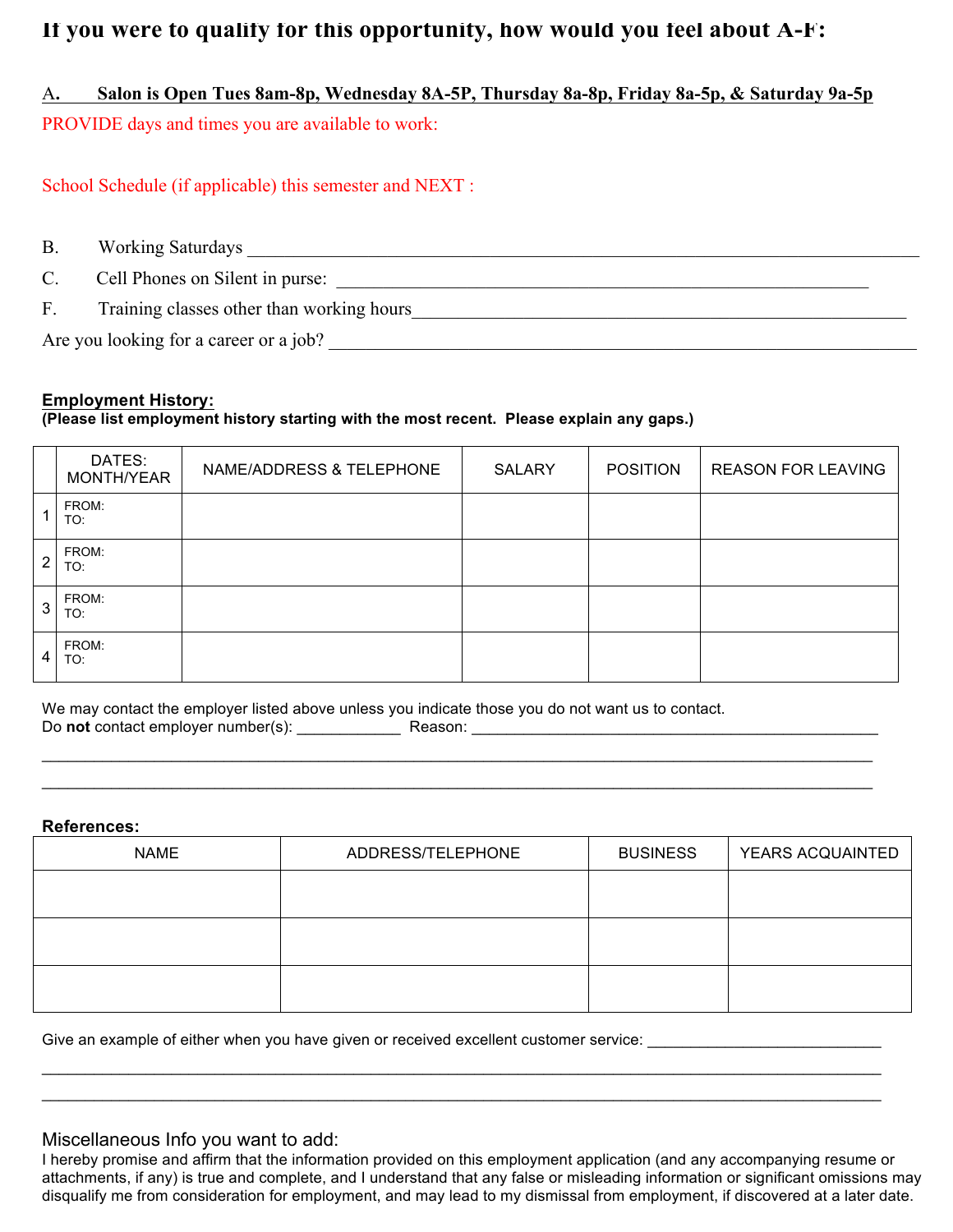Jiyilou. \_

# **Bon Vivant Salon**

An Equal Opportunity Employer

 $\omega$ aic.  $-$ 

In the area provided below, in 200 words or less, please describe yourself.

List any future goals, achievements, hobbies, and or habits. (Good or bad. We are an equal opportunity employer)

Feel free to open up. If you find difficulty in expressing yourself with words, you may draw yourself as well.

#### **Your Personality:**

There is no right or wrong answer. This test is just to get to know you better. Please answer this as truthfully as possible. ON A SCALE OF 4 TO 1